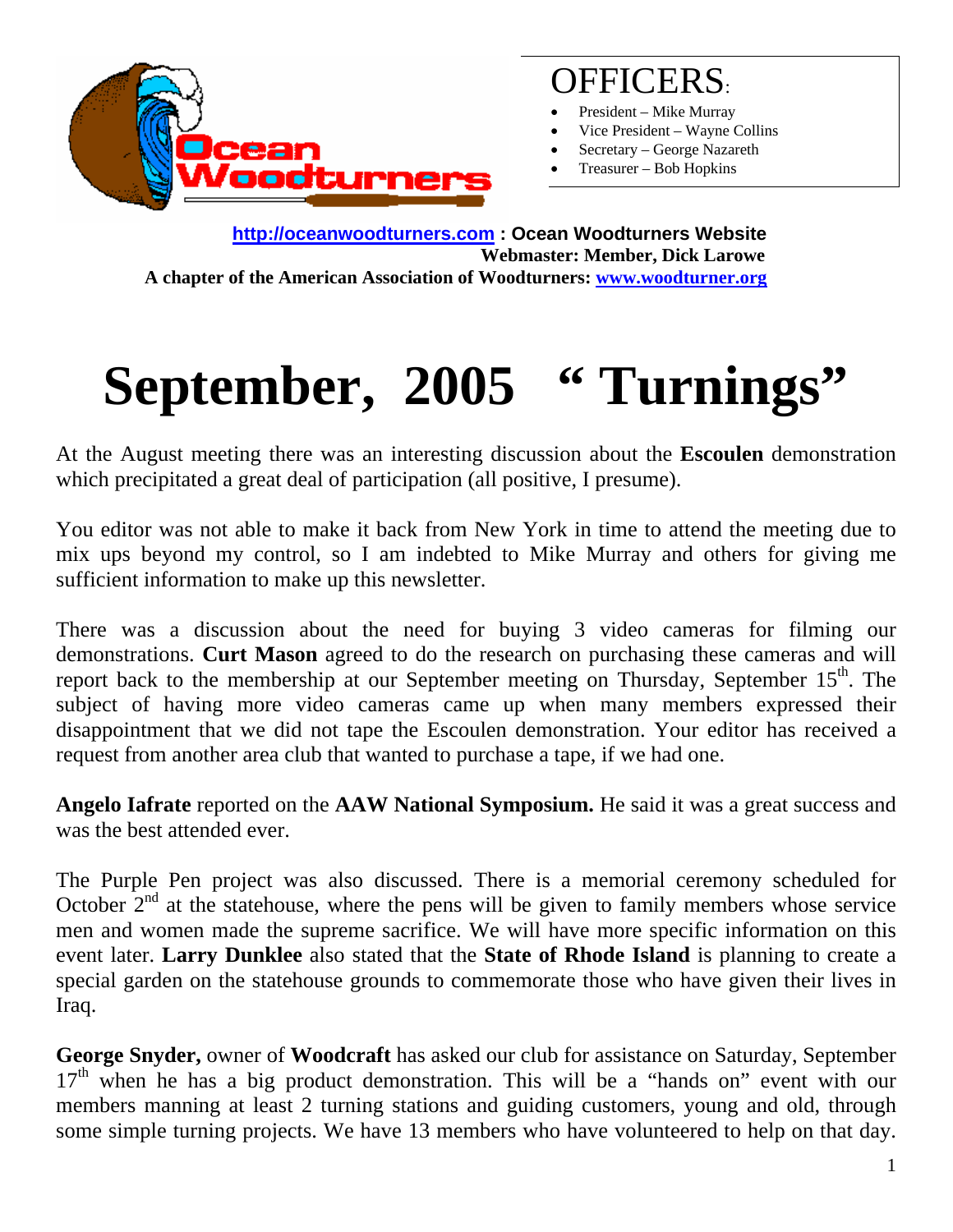We feel that George Snyder deserves a good show of support for all that he has done for our club.

Since our annual picnic was scheduled for the day of the Woodcraft demonstration for customers, it was decided at the meeting that we would cancel our picnic this year. **Larry Dunklee** has contacted the **Town of North Kingstown** to release the **Cold Spring Senior Cente**r that we had reserved for that day.

The September meeting on Thursday, September  $15<sup>th</sup>$  will consist of hands-on turning of Christmas ornaments and other small turnings, so bring some small lathe tools to the meeting.

We had a raffle of many nice pieces of wood donated to the club by **Ken Dubay**. These pieces added \$68 to our treasury. Treasurer, **Bob Hopkins,** said that this was a good amount to raise on this type of raffle.

Treasurer **Bob Hopkins** reported that our current bank balance is \$2665.32.

**President Mike Murray** reported that vice president **Steve Imms** has resigned his position. We wish to thank Steve for all his efforts during his time in office. **Wayne Collins** has agreed to fill the position of Vice president.

**Jules Cohen has notified Mike Murray that there will be a fair at Smith's Castle in North Kingstown on Saturday, October 8, 2005. He has offered the Ocean Woodturners a 10' X 10' table as a sales booth for a combined cost of \$50. If any members want to sell their turnings, this would be a great opportunity. Jules says that this is a popular event with a well-healed clientele. Members interested in selling at Smith's Castle should contact Jules at julesacohen@cox.net The \$50 fee will be split among the attendees.** 

**Totally Turning 2005 is coming The largest Woodturning Symposium in the Northeast October 15 and 16, 2005 Empire State Plaza Convention Center Albany, New York Visit their website at: www.totallyturning.com for more info**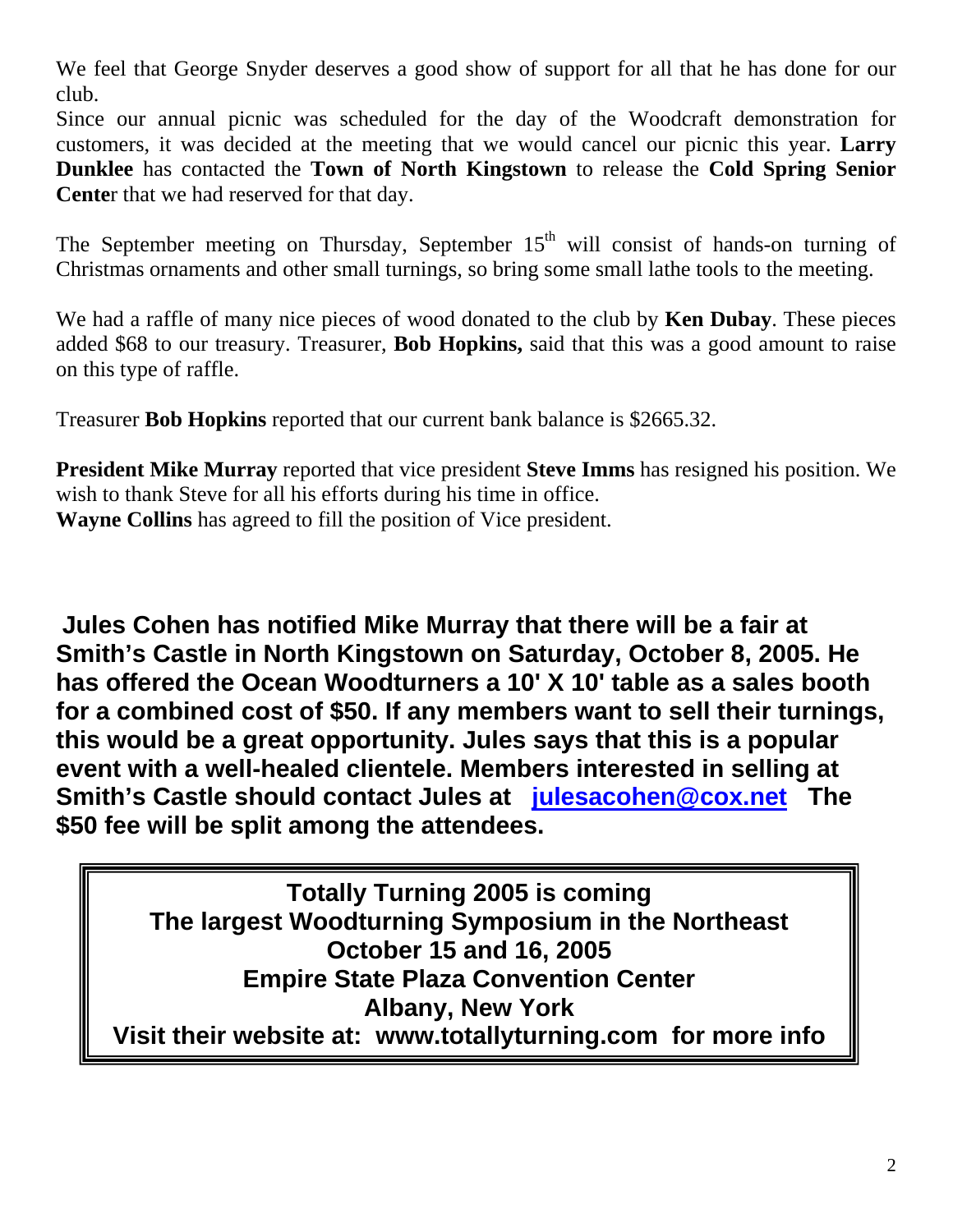## **Photos of Escoulen Hands-on Session at Angelo's**

**Attending were Bill Smith, Angelo Iafrate, Paul Pasquariello, Bob Iuliano and Richard Cady. All of these photos were taken by Richard Cady and scanned by Bernie Feinerman** 



 **Bob Iuliano at lathe with Escoulen Escoulen with Paul Pasquariello** 







**Bill Smith on the lathe 50 Bob Iuliano on the lather Robert Ethelia, and Bob Iuliano on the lather**